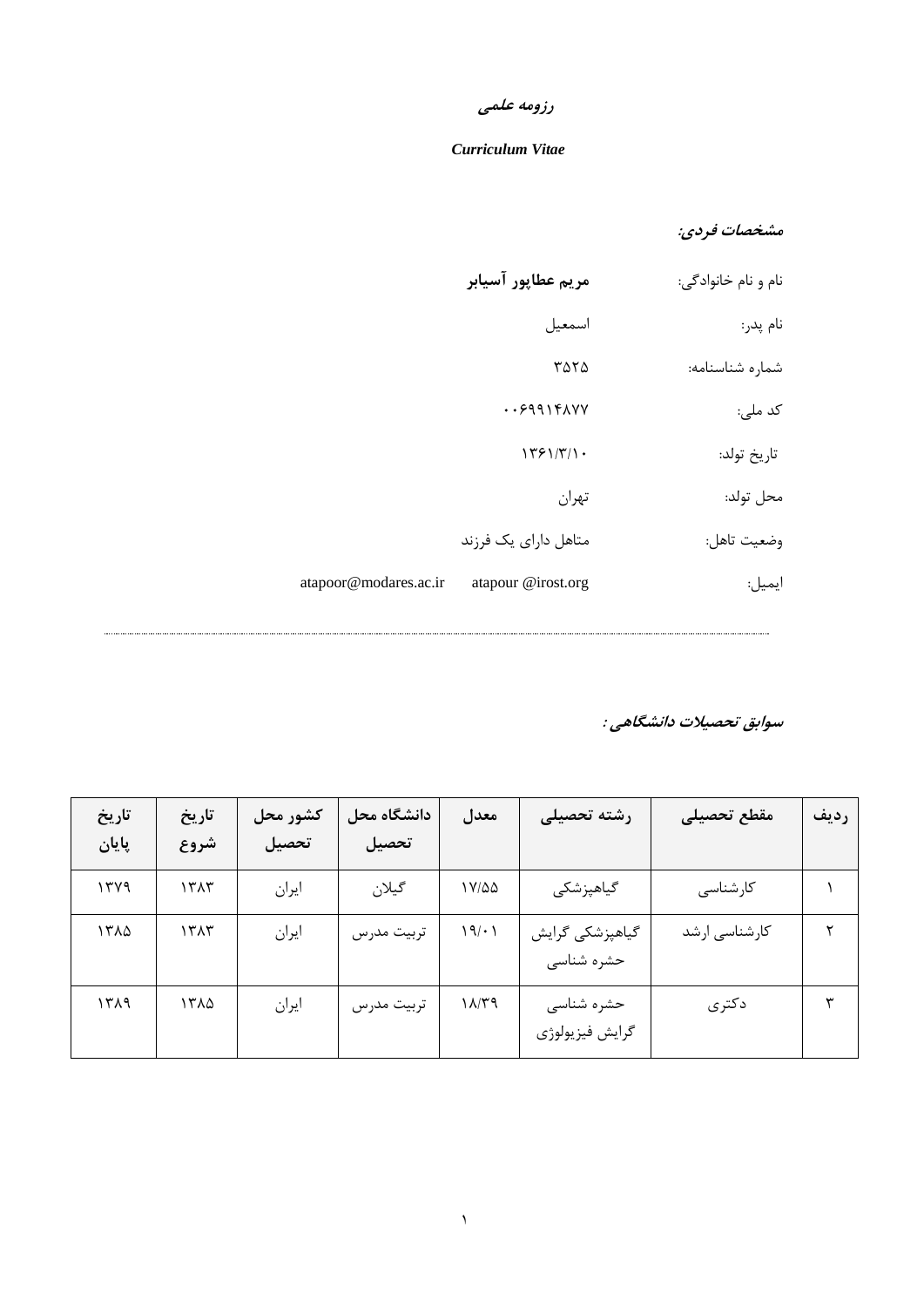#### **سوابق پژوهشی:**

**عنوان پایان نامه كارشناسی ارشد:**

فیزیولوژی دیاپوز و سرماسختی در لاروهای زمستان گذران کرم ساقه خوار بـرنج *(Chilo suppressalis* (Lepidoptera: Pyralidae در ایران

**عنوان رساله دكترا:**

فیزیولوژی زمستان گذرانی و سرماسختی کرم برگخوار چغندر (Noctuidae :Lepidoptera(*exigua Spodoptera*

- **طرح های پژوهشی انجام شده یا در دست اقدام**
- -1 بررسی اثرات امولسیون های اسنس و عصاره گیاه افسنتین و آویشن روی شته ها. سازمان پژوهشهای علمی و صنعتی ایران. ۱۳۹۸-تاکنون. (مجری طرح)
- -2 استخراج اسیدهای چرب غشاء های سلولی تحت استرس های دمایی پایین در پروانه برگخوار مرکبات. سازمان پژوهشهای علمی و صنعتی ایران. ۱۳۹۷-تاکنون. (مجری طرح)
- -3 بررسی سمیت تنفسی گیاه افسنتین )*absinthium Artemisia* )روی دو گونه از آفات انباری مهم. سازمان پژوهشهای علمی و صنعتی ایران. .1396-1395 )مجری طرح(
- -4 بررسی امکان کنترل مینوز برگ مرکبات، (Gracillariidae :Lep (*citrella Phyllocnistis* ، به عنوان مهمترین آفت نهالستان ها و باغات جوان مرکبات کشور با استفاده از روش عقیم سازی حشرات. کارفرما: صندوق حمایت از فناوران و پژوهشگران ریاست جمهوری. اعتبار طرح: 220/000/000 ریال. 1393 تاکنون. )مجری طرح(
- -5 بررسی امکان استفاده از سیستم مکش به جای پمپ باد برای جمع آوری شب پره ها و تغییرات در روش جمع آوری تخم زنبور و برش زدن کاغذهای حاوی تخم در راستای بهینه سازی. کارفرما: دشت ناز سازی. اعتبار طرح: 180/000/000 ریال.1393-95. )مجری طرح(
- -6 بررسی اثر فرموالسیون های مختلف بر پایه اسانسها ی گیاهی روی آفات انباری به منظور تولید فراورده ای مناسب جهت کنترل آنها. کارفرما: شرکت باریج اسانس. اعتبار طرح: ۱۰۰/۰۰۰/۰۰۰ ریال. ۹۵-۱۳۹۳. (مجری طرح)
- -7 بررسی اثر حشره کشی اسانس گیاه لبدیسی نمدی، *chamaecistus Ajuga* بر حشرات کامل شپشه دندانه دار برن )*surinamensis Oryzaephilus* )در شرایط آزمایشگاه. کارفرما: دانشگاه آزاد شهر قدس. اعتبار طرح: 50/000/000 ریال. -93 ۱۳۹۴. (مجری طرح)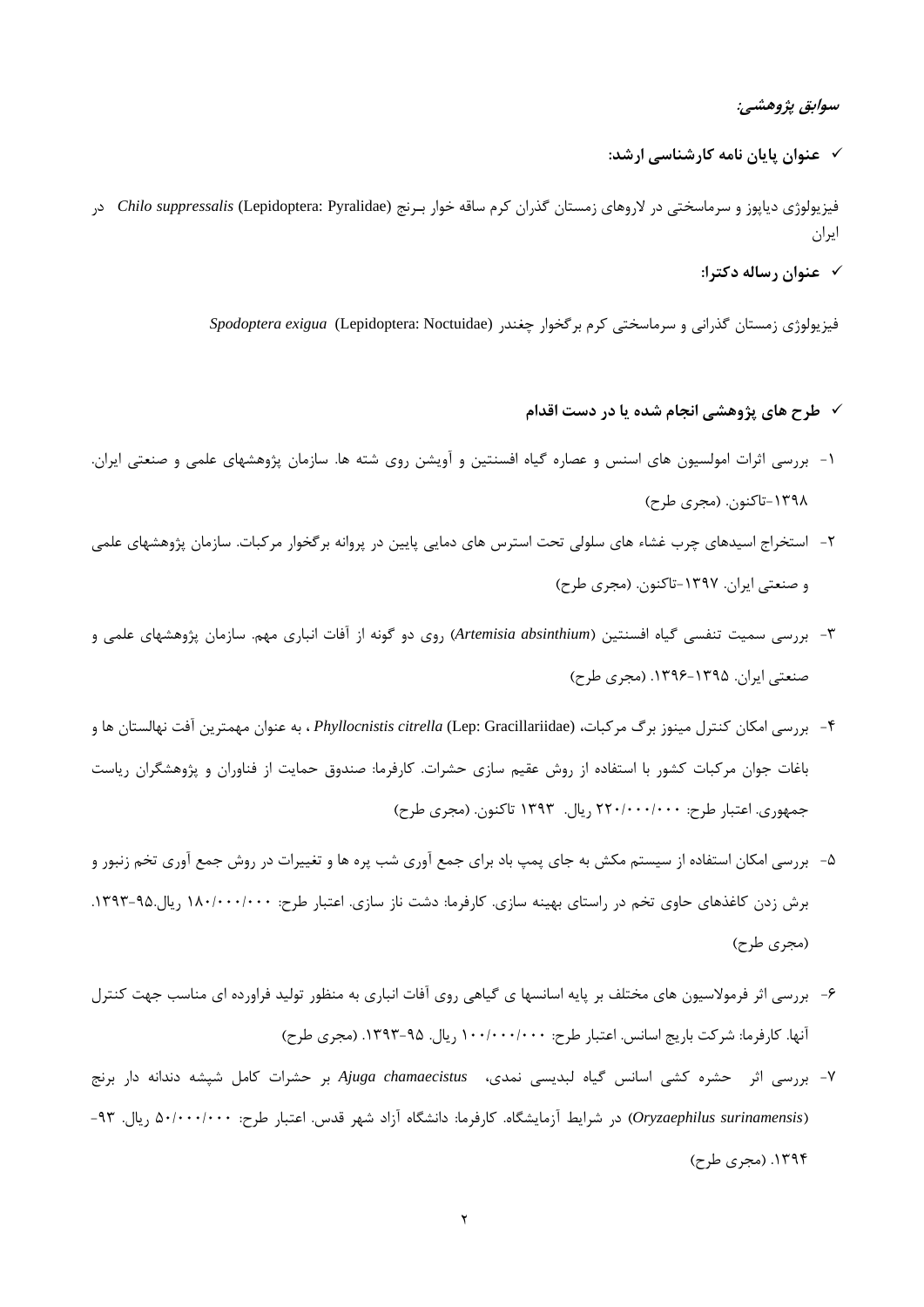-8 مدیریت پروانه سفیده کلم در دانه های روغنی بر اساس استراتژی سرماسختی و تحمل به سرمای آفت. سازمان پژوهشهای علمی و صنعتی ایران. ۹۳-۱۳۹۲. (مجری طرح)

-9 طرح مدیریت تلفیقی آفات دانه های روغنی. دانشگاه تربیت مدرس. .1389-1387 )همکار طرح(

-10 بررسی اثر و دوام خاکهای دیاتومه ایرانی در محافظت از غالت و حبوبات انبار شده در برابر برخی آفات حشره ای محصوالت انباری. کارفرما: صندوق حمایت از فناوران و پژوهشگران ریاست جمهوری. .1393-95 )همکار طرح( -11مطالعه امکان استفاده از روش عقیم سازی حشرات در کنترل کررم ساقه خوار اروپائی ذرت. کارفرما: صندوق حمایت از فناوران و پژوهشگران ریاست جمهوری. -1394تاکنون. )همکار طرح(

**مقاالت ژورنالی**

- 1. Osouli, Sh., **Atapour, M.** and Ahmadi, M. 2020. Effect of gamma radiation on the biology and inherited sterility in European corn borer *Ostrinia nubilalis* Hubner (Lep: Crambidae). Applied Radiation and Isotopes. (Accepted).
- 2. **Atapour, M.** and Osouli, Sh. 2019. Investigation of the Biology and Infestation of the Citrus Leafminer (Lepidoptera: Gracillariidae) on Four Different Hosts. Canadian Entomologist. 151: 329- 339.
- 3. Shokri, sh., Osouli, Sh., **Atapour, M**., and Imani, S. 2018. Evaluation of Sterile Insect Technique for Controlling of Diamondback moth *Plutella xylostella*. Applied Researches in Plant Protection, 7(3): 19-29.
- 4. Osouli, Sh. and **Atapour, M.** 2018. Effects of gamma radiation on the Biology, reproduction and mating competitiveness of Citrus leaf miner *phylloconistis citrella* Stainton. Journal of Asia Pacific Entomology.21: 301-308.
- **5.** Ziaee, M., **Atapour, M.** and Marouf A. 2018. Persistence and efficacy of four Iranian diatomaceous earths against three stored grains beetles. Proceedings of the National Academy of Sciences, India Section B: Biological Sciences, 88 (1): 411-419.
- 6. **Atapour, M.** 2017. Cryoprotectants in Lab-reared and Overwintering Pupae of Large Cabbage White, *Pieris brassicae* (Lepidoptera: Pieridae). Iranian Journal of Plant Protection Science, 48 (1): 139-150.
- 7. **Atapour, M.** and Osouli, Sh. 2017. The Effect of Different Temperatures on Biology of Citrus Leafminer, *Phyllocnistis citrella* (Lepidoptera: Gracillariidae) in Lab-condition. Journal of the Entomological Research Society, 37 (2): 223-234.
- 8. Mohammadi Bazrgani, M. and **Atapour, M.** 2017. Comparative analysis of different extracts of *Ajuga chamaecistus* ssp. *scoparia* on antibacterial activity". Journal of Essential Oil Bearing Plants, 20 (4): 1117 – 1124.
- 9. **Atapour, M.** 2016. Investigation of Overwintering and Cold Tolerance in Pupae of Large Cabbage White, *Pieris brassicae* (Lepidoptera: Pieridae) in Iran. Iranian Journal of Plant Protection Science, 46(2): 269-276.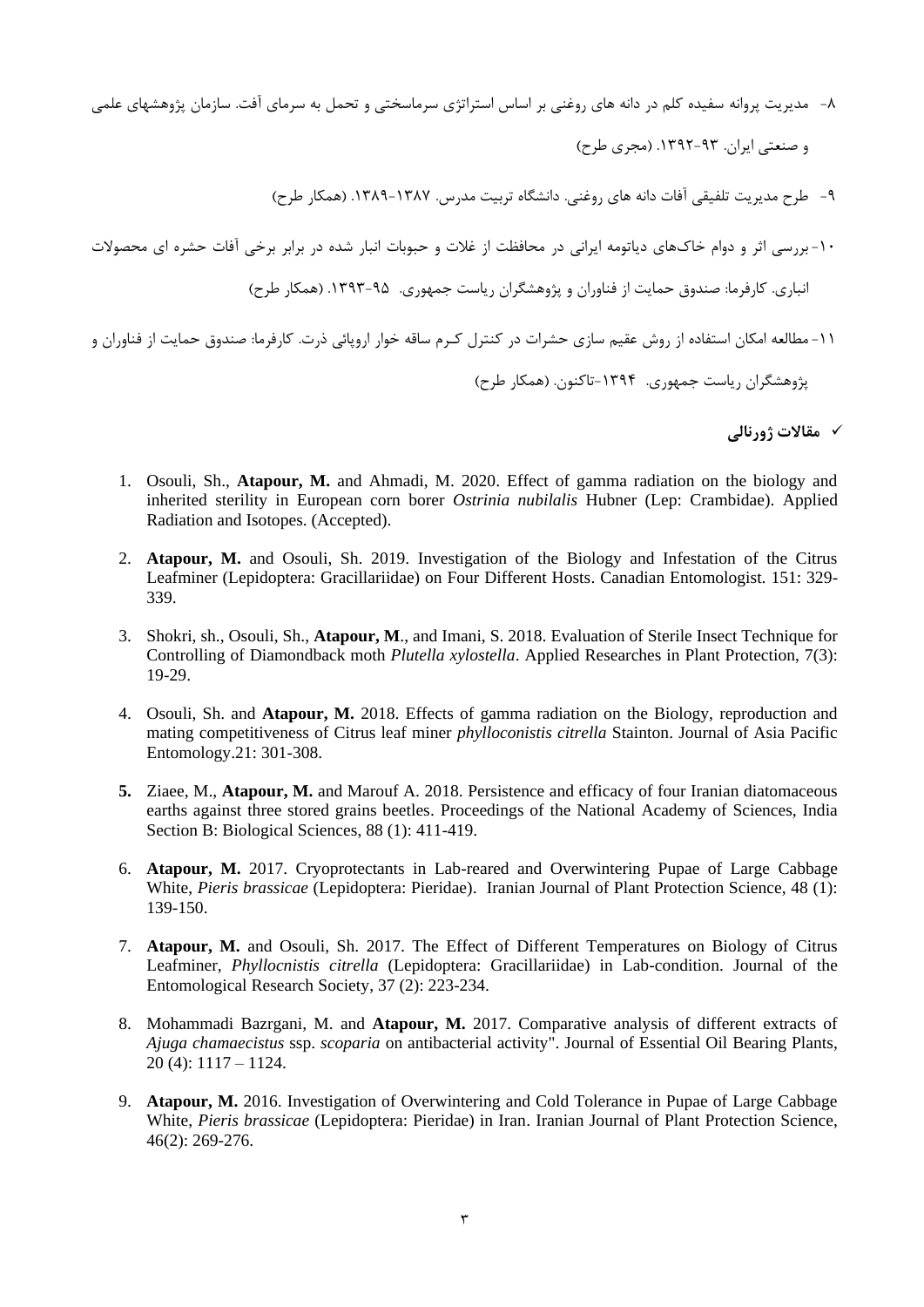- 10. Ziaee, M., **Atapour, M.** and Marouf A. 2016. The insecticidal efficacy of Iranian diatomaceous earth deposits against adults of *Callosobruchus maculatus* F. (Coleoptera: Chrysomelidae). Plant Protection, 39 (3): 51-61
- 11. Ziaee, M., **Atapour, M.** and Marouf A. 2016. Insecticide Effectiveness of Iranian Diatomaceous Earths on Adults of *Oryzaephilus surinarnensis* . Journal of Agricultural Science and Technology, 18:361-370.
- 12. **Atapour, M.** and Moharramipour, S. 2014. Cold Hardiness Process of Beet Armyworm Larvae *Spodoptera exigua* (Lepidoptera: Noctuidae). Journal of Crop Protection, 3 (2): 147-158.
- 13. **Atapour, M.** and Moharramipour, S. 2011. Association of Cold Acclimation with Freezing Tolerance in the Beet Armyworm, *Spodoptera exigua* (Lepidoptera: Noctuidae). Applied Entomology and Phytopathology. 79 (2): 219-235. (In Persian with English Abstract).
- 14. **Atapour, M.** and Moharramipour, S. 2011. Changes in Supercooling Point and Glycogen Reserves in Overwintering and Lab-Reared Samples of Beet Armyworm, *Spodoptera exigua* (Hübner) (Lepidoptera: Nuctoidae) to Determining of Cold Hardiness Strategy. Applied Entomology and Phytopathology. 78 (2): 199-216. (In Persian with English Abstract).
- 15. **Atapour, M.** Moharramipour, S. and Barzegar, M. 2011. Changes of Cryoprotectants in Overwintering Larvae of Beet Armyworm, *Spodoptera exigua* (Hübner) (Lepidoptera: Noctuidae). Journal of Entomological Society of Iran. 31 (2): 33-50. (In Persian with English Abstract).
- 16. Saeedi, F., Moharramipour, S. and **Atapour, M**. 2011. Changes of Supercooling Point and Chill Tolerance in Overwintering Adults of Cabbage Aphid, *Brevicorine brassicae* (L.). Journal of Entomological Society of Iran. 31 (2): 79-91. (In Persian with English Abstract).
- 17. Soudi, Sh., Moharramipour, S. and **Atapour, M.** 2011. Major Cryoprotectants in Overwintering Adults of Elm Leaf Beetle, *Xanthogaleruca luteola* (Coleoptera: Chrysomelidae). Journal of Entomological Society of Iran. 31 (2): 17-32. (In Persian with English Abstract).
- 18. **Atapour, M.** and Moharramipour, S. 2009. Changes of Cold hardiness, Supercooling Capacity and Major Cryoprotectants in Overwintering Larvae of Rice Stem Borer, *Chilo suppressalis* Walker (Lep: Pyralidae). Environmental Entomology, 38(1): 260-265.
- 19. **Atapour, M.** and Moharramipour, S. 2008. Cold-hardiness Strategy of Diapausing Larvae of the Rice Stem Borer, *Chilo suppressalis* in Iran. Environmental Science, 4(4): 89-98. [In Persian with English Abstract].
- 20. **Atapour, M.**, Moharramipour, S. Barzegar, M. and Khani, A. 2008. Some Cryoprotectants in Overwintering Larvae of the Rice Stem Borer, *Chilo suppressalis* in North Part of Iran. Applied Entomology and Phytopathology, 75 (2): 27- 38. [In Persian with English abstract].
- 21. **Atapour, M.,** Moharramipour, S. and Barzegar, M. 2007. Seasonal Changes of Fatty acid Compositions in Overwintering Larvae of Rice Stem Borer, *Chilo suppressalis* (Lepidoptera: Pyralidae). Journal of Asia- Pacific Entomology, 10 (1): 33 - 38.

**مقاالت ارائه شده در همایش ها:**

- 1. **Atapour, M**. 2019. Granular formulation of essential oil of wormwood, *Artemisia absinthium* against four stored-product pests. 3rd Iranian International Congress of Entomology, Tabriz, Iran.
- 2. Osouli, Sh., **Atapour, M.** and Ahmadi, M. 2019. Effects of gamma irradiation on the reproduction biology of European corn borer *Ostrinia nubilalis* Hübner (Lep: Pyralidae). 3rd Iranian International Congress of Entomology, Tabriz, Iran.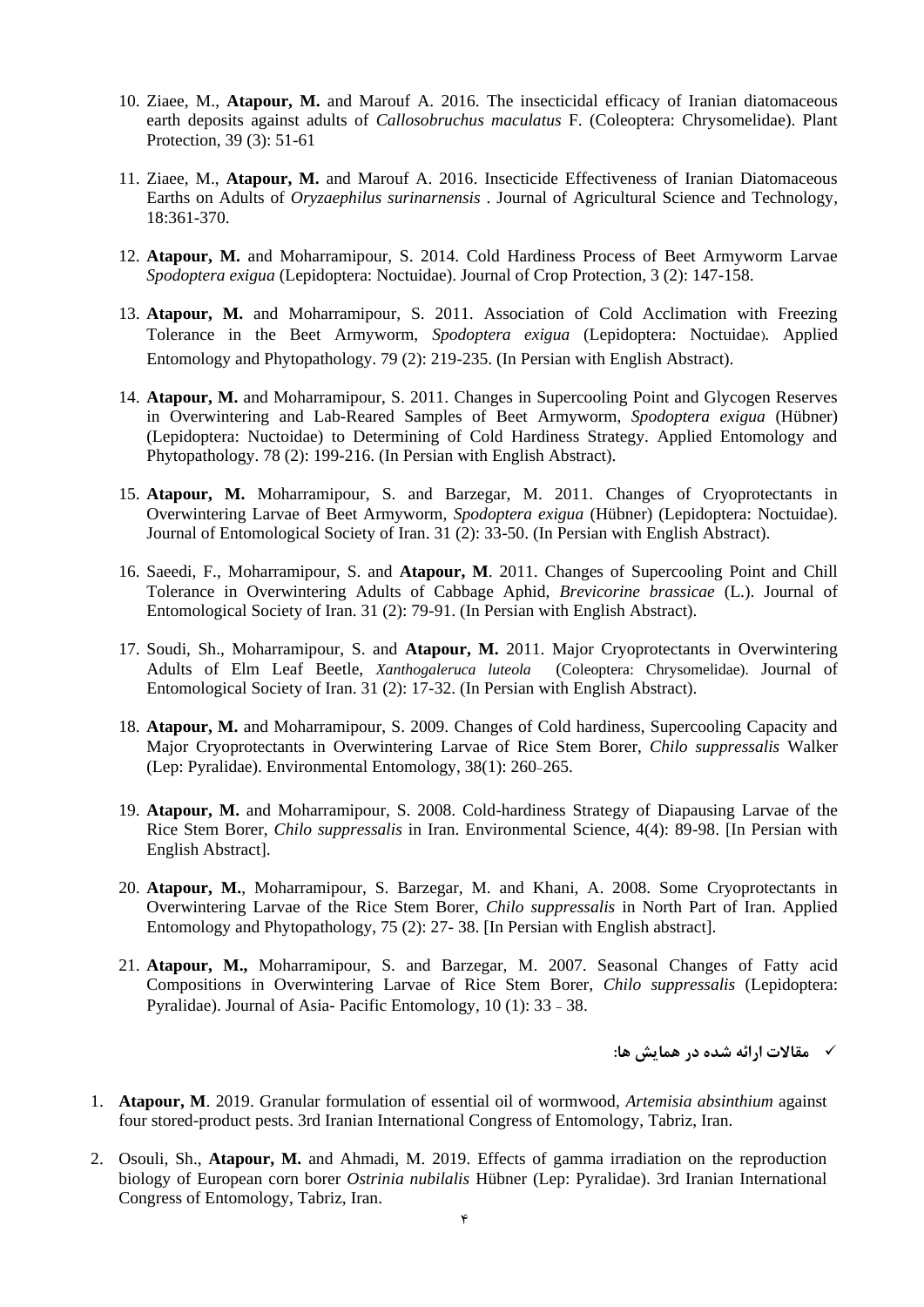- 3. **Atapour, M**., Osouli, Sh. and Ahmadi, M. 2018. Biology of the European corn borer Ostrinia nubilalis [\(Hüb](https://en.wikipedia.org/wiki/Jacob_H%C3%BCbner)ner) (Lep.: Crambidae) on natural and semi-artificial diets under laboratory conditions. 23<sup>th</sup> Iranian Plant Protection Congress, Gorgan, Iran.
- 4. Sodagari, K., Osouli, Sh., Tirgari, S. and **Atapour, M.** 2018. Interaction effect of gamma radiation and essential oil of *Thymus vulgaris* on biology of *Plodia interpunctella* (Hubner) (Pyralidae, Lepidoptera). 23<sup>th</sup> Iranian Plant Protection Congress, Gorgan, Iran.
- 5. Osouli, Sh., Ahmadi, M., Kalantarian, N. and **Atapour, M**. 2018. A comparison of artificial diet for the rearing of *Helicoverpa armigera* (Hubner) (Lepidoptera: Noctuidae) based on biological characteristics. 23<sup>th</sup> Iranian Plant Protection Congress, Gorgan, Iran.
- 6. **Atapour, M.** 2018. Antifeedant activity and durability of essential oil of *Pelargonium graveolens* on the larvae of Indian-meal moth, *Plodia interpunctella*. International conference on Agricaltural Science, Medicinal Plants and Traditional medicine. Mashhad, Iran.
- 7. Osouli, Sh., **Atapour, M**., Ahmadi, M. and Shokri, sh. 2017. Mass rearing and Effects of Gamma Irradiation on the Pupal Mortality and Reproduction of Citrus Leaf Miner Phyllocnistis citrella Stainton (Lepidoptera: Gracillariidae). 19<sup>th</sup> International Conference on Entomology, Paris, France.
- 8. Azarnoush, M. **Atapour, M**. and Imani, S. Insecticidal Activity of the Essential Oils of *Mentha piperita* and *Thymus vulgaris* against three Stored- product Pests.2017. 6<sup>th</sup> National Congress on Medicinal Plants, Tehran, Iran.
- 9. Shizadi, S., **Atapour, M.** and Imani, S. Fumigant Toxicity of Essential Oils OF *Heracleum persicum* and *H. antaciaticum* on Two Stored- product Pests .2017. 6<sup>th</sup> National Congress on Medicinal Plants, Tehran, Iran.
- 10. **Atapour, M**. and Osouli, Sh. 2016. Biology of Citrus Leafminer, *Phyllocnistis citrella* (Lepidoptera: Gracillariidae) in Laboratory Conditions. 22<sup>th</sup> Iranian Plant Protection Congress, Tehran, Iran.
- 11. Osouli, Sh. and **Atapour, M**. 2016. Evaluating of gamma radiation on biological and reproductive characteristics of citrus leaf miner *Phylloconistis citrella* (Lepidoptera: Gracillariidae). 22<sup>th</sup> Iranian Plant Protection Congress, Tehran, Iran.
- 12. **Atapour, M.** and and Tafaghodinia, B. 2016. Investigation of Wing Scale Size in Angoumois grain moth, *Sitotroga cerealella* (Lep:Gelechiidae) and Determination the Type of Suitable Respirator for Use in Insectarium. 3<sup>rd</sup> National meeting on biocontrol in agriculture and national resources of Iran, Feb 2-3, Mashhad, Iran.
- 13. Azarnoush, M., **Atapour, M.** and Imani, S. 2015. Different formulations of plant components against pests. 4 th Conference of medical plants and sustainable agriculture. Dec 17, Hamadan, Iran
- 14. Shirzadi, S., **Atapour, M.** and Imani, S. 2015. Slow-release components of essential oils for plant pests control. 4<sup>th</sup> Conference of medical plants and sustainable agriculture. Dec 17, Hamadan, Iran.
- 15. **Atapour, M.** and Osouli, Sh. 2015. Study of Metabolic Quiescent of Overwintering Pupae of Large Cabbage White, *Pieris brassicae* (Lepidoptera: Pyralidae) by Measuring Respiratory Gases. Iranian International Congress of Entomology, Aug 29-31, Tehran, Iran.
- 16. **Atapour, M**., Ziaee, M., Osouli, Sh. and Gholampour, M. 2015. The Essential Oil Composition of *Ajuga chamaecistus* and Its Insecticidal Effects on the Sawtoothed Grain Beetle, *Oryzaephilus surinamensis* (Col: Silvanidae). Iranian International Congress of Entomology, Aug 29-31, Tehran, Iran.
- 17. Osouli, Sh., Afsharmanesh, H. and **Atapour, M.** 2015. Evaluation of biosurfactants effects of *Bacillus subtilis* UTB1 and mutant M419 induced by gamma irradiation against lime swallowtail *Papilio*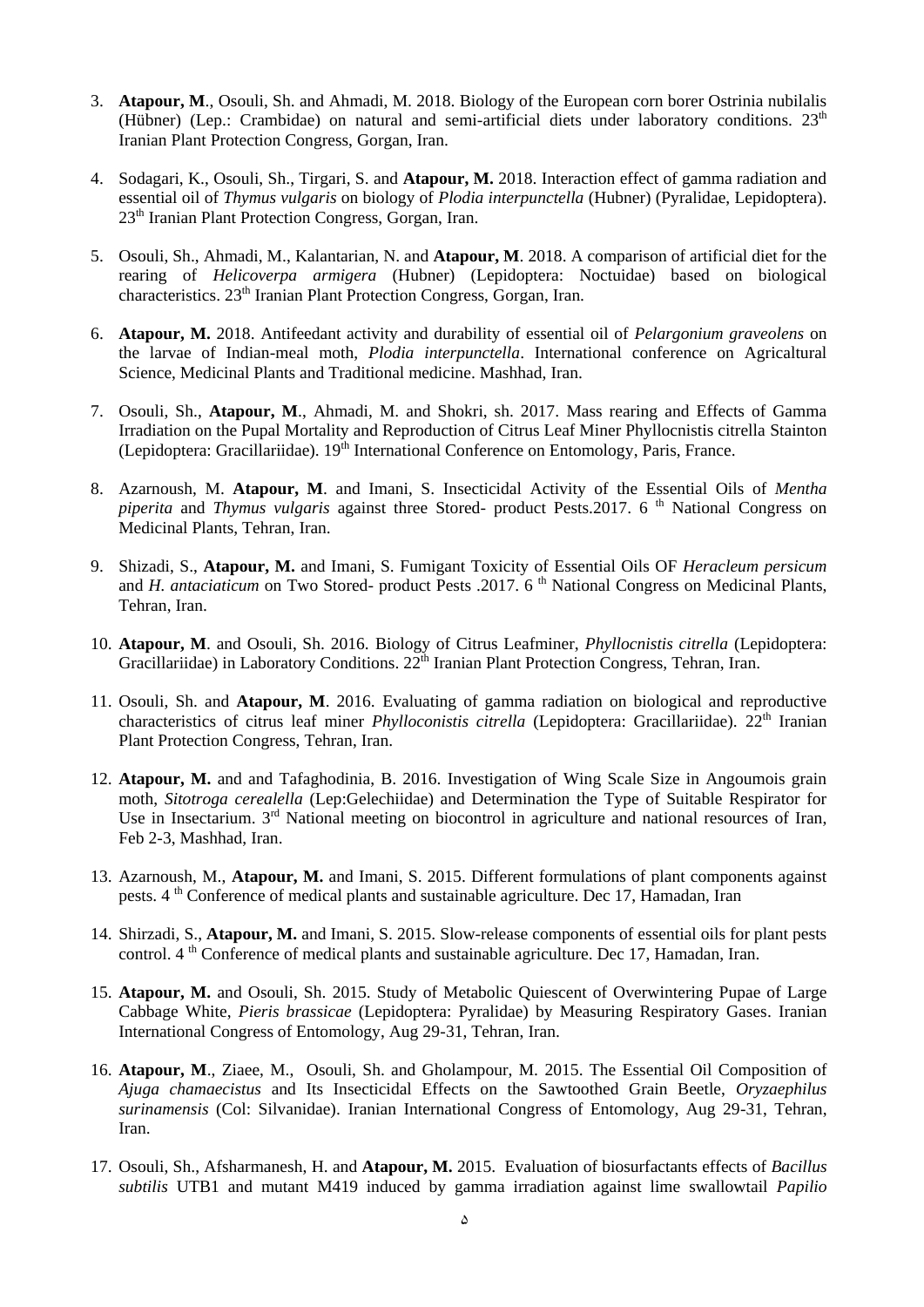*demoleus* L. (Lep: Papilionidae). Iranian International Congress of Entomology, Aug 29-31, Tehran, Iran.

- 18. Ziaee, M., Marouf, A. and **Atapour, M.** 2015. Insecticidal efficacy of Iranian diatomaceous earths against adults of *Sitophilus oryzae.* Iranian International Congress of Entomology, Aug 29-31, Tehran, Iran.
- 19. **Atapour, M.,** S. Moharramipour and Osouli, Sh .2014. Cryoprotectants of overwintering pupae of large cabbage butterfly, *Pieris brassicae* (Lep: Pieridae). 21th Iranian Plant Protection Congress, Urmia, Iran. P. 548.
- 20. **Atapour, M.,** S. Moharramipour and Osouli, Sh .2014. Changes of membrane fatty acids in overwintering pupae of large cabbage butterfly, *Pieris brassicae* (Lep: Pieridae). 21th Iranian Plant Protection Congress, Urmia, Iran. P. 672.
- 21. **Atapour, M.,** S. Moharramipour .2014. The Role of the Studies on Physiology of Overwintering in Pest Management.3<sup>th</sup> Insect Pest Management Conference, Kerman, Iran.
- 22. **Atapour, M.,** S. Moharramipour .2014. The Importance of Cryoprotectants of Large Cabbage Butterfly Overwintering Pupae in This Pest Management. 3<sup>th</sup> Insect Pest Management Conference, Kerman, Iran.
- 23. Osouli, Sh., Haddad Irani Nejad1, K., Ziaie, F., Moghaddam, M. and **Atapour, M.**2014. Application of Gamma Irradiation on all developmental Stages of *Tetranychus Urticae* Koch as a Quarantine Treatment of Cut Flowers and ornamentals. 21th Iranian Plant Protection Congress, Urmia, Iran. P. 1025.
- 24. Osouli, Sh., Haddad Irani Nejad1, K., Ziaie, F., Moghaddam, M. and **Atapour, M**.2014. Study of suggested quarantine dose of 350 Gy on Two-spotted spider mite, *Tetranychus Urticae* Koch and vase life of gladiolus cut flowers. 21th Iranian Plant Protection Congress, Urmia, Iran. P. 1026.
- 25. Mohammadi Bazargani, M. and **Atapour, M.** 2014. The in vitro antibacterial activities of essential oil and different solvent extracts of *Ajuga chamaecistus*. 1st international and 13<sup>th</sup> Iranian crop science congress. Karaj, Iran. 1-4.
- 26. **Atapour, M.** 2014. Relationship between trehalose and diapase in overwintering pupae of large cabbage butterfly, *Pieris brassicae* (Lep: Pyralidae). National Conference on Stable Agriculture and Natural Resources. Tehran, Iran.
- 27. **Atapour, M.** 2014. Antifreeze Proteins and their use in agriculture and other industries. National Conference on Stable Agriculture and Natural Resources. Tehran, Iran.
- 28. **Atapour, M**. 2014. Diapause hormones in insects and their importance in pest management. National Conference on Stable Agriculture and Natural Resources. Tehran, Iran.
- 29. **Atapour, M**. 2014. The role of cell membrane lipids and fatty acids in overwintering insects. National Conference on Stable Agriculture and Natural Resources. Tehran, Iran.
- 30. **Atapour, M.** 2014. The use of insect pheromones in integrated pest management and their environmental benefits. National Conference on Environment, Energy and Biodefense. Tehran, Iran.
- 31. **Atapour, M.** and Mohammadi Bazargani, M. 2014. Pest resistance to pesticides and their impact on the environment and biological defense. National Conference on Environment, Energy and Biodefense. Tehran, Iran.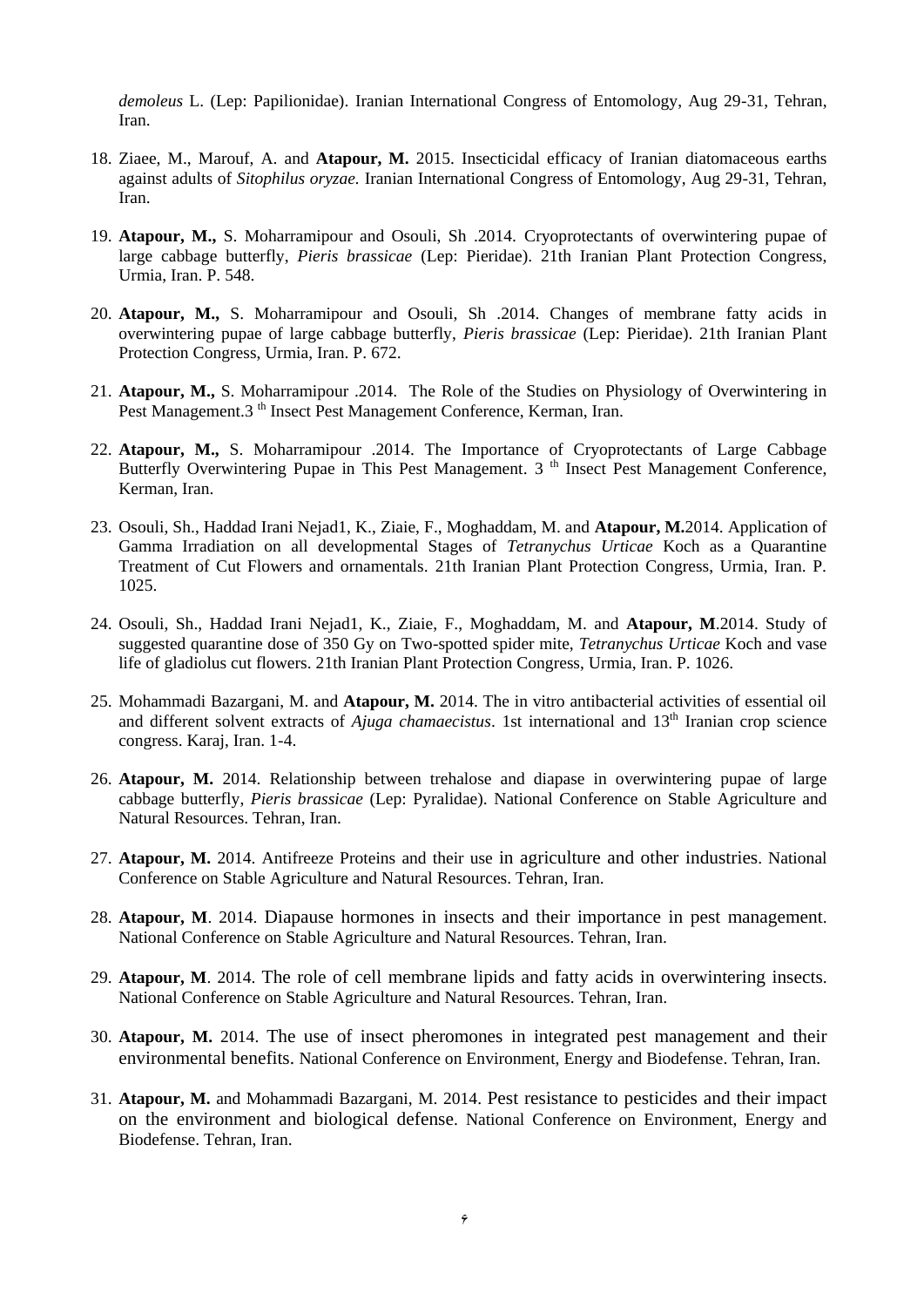- 32. **Atapour, M.,** S. Moharramipour .2012. Changes in cell membrane fatty acid compositions in overwintering pupae of the beet armyworm, *Spodoptera exigua* (Lepidoptera: Noctuidae). 20th Iranian Plant Protection Congress, Shiraz, Iran. P. 441. P. 810.
- 33. **Atapour, M.,** S. Moharramipour .2012. Metabolic depression in overwintering pupae of the beet armyworm, *Spodoptera exigua* (Lepidoptera: Noctuidae)20th Iranian Plant Protection Congress, Shiraz, Iran. P. 441. P. 811.
- 34. **Atapour, M.,** Moharramipour, S., Barzegar, M. and. Hosseinkhani, S. 2010. Determination of sugars and polyols in lab-reared and overwintering larvae of beet armyworm, *Spodoptera exigua* (Lepidoptera: Noctuidae). European Congress of Entomology, Budapest, 22-27 August, 2010.
- 35. **Atapour, M.,** S. Moharramipour .2010. Cold hardiness strategy in the overwintering Pupae of beet armyworm, *Spodoptera exigua* (Lep: Noctuidae). 19th Iranian Plant Protection Congress, Tehran, Iran. P. 441.
- 36. **Atapour, M.,** S. Moharramipour .2008. Comparison of cold hardiness strategy in diapause and nondiapuse larvae of rice stem borer, *Chilo suppresallis* Walker in Iran. 18th Iranian Plant Protection Congress, Hamadan, Iran. P. 442
- 37. **Atapour, M.,** S. Moharramipour .2006. Diapause condition in overwintering larvae of rice stem borer, *Chilo suppressalis* Walker. 17th Iranian Plant Protection Congress, Karaj, Iran. P. 303.
- 38. **Atapour, M.** Moharramipour, S. and Barzegar, M. 2006. Relationship between glycerol and major nutritional reserves in overwintering larvae of rice stem borer, *Chilo suppressalis*. 17th Iranian Plant Protection Congress, Karaj, Iran. P. 369.
- 39. **Atapour, M.,** S. Moharramipour .2005. Cold hardiness of overwintering larvae of rice stem borer *Chilo suppressalis* Walker (Lepidoptera: Pyralidae) in Iran. Firs International Symposium on the Environmental Physiology of Ectotherms and Plants. Denmark, p. 11.

**سوابق تدریس:**

- **-1** تدریس درس آزمایشگاه حشره شناسی )فیزیولوژی( در دانشکده کشاورزی دانشگاه تربیت. )1389-1387(.
- -2 تدریس دروسی چون مدیریت آفات و بیماریهای گیاهی و حشره شناسی و غیره ، در دانشگاه آزاد واحد شهر قدس )1390  $(1798)$ 
	- -3 تدریس درس ژنتیک گیاهپزشکی در دانشگاه آزاد اسالمی واحد اسالمشهر.

**سوابق اجرایی:**

- -1 مدیر گروه تولیدات گیاهی و کشاورزی پایدار سازمان پزوهشهای علمی و صنعتی ایران )1397 تا کنون(
- -2 استادیار و عضو هیات علمی گروه تولیدات گیاهی سازمان پزوهشهای علمی و صنعتی ایران )1391 تا کنون(